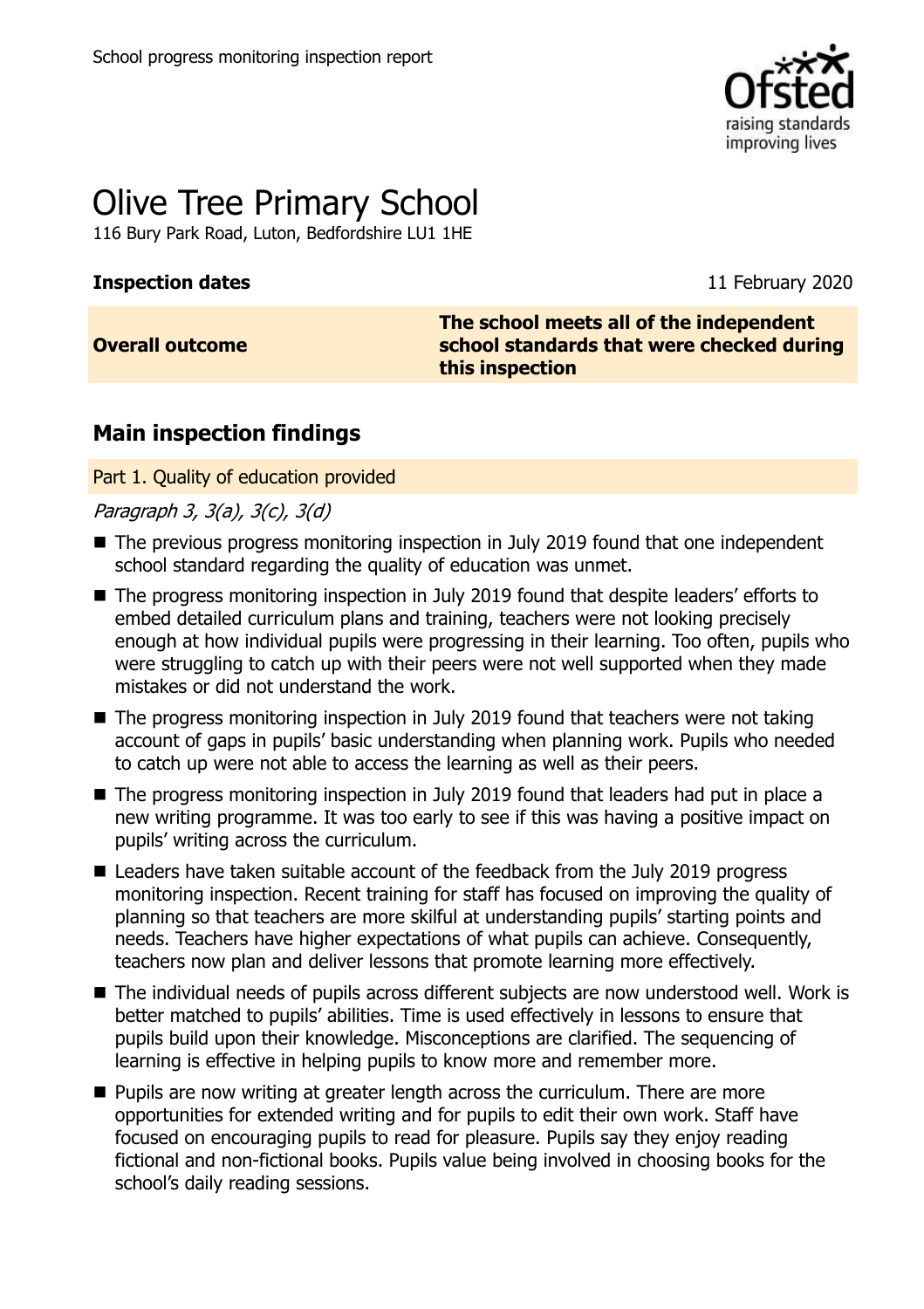

■ Leaders have ensured that this independent school standard is now met.

Part 3. Welfare, health and safety of pupils

#### Paragraph 7, 7(a), 7(b)

- This independent school standard was met in the previous progress monitoring inspection and was reviewed as part of this inspection.
- Since the previous progress monitoring inspection, the proprietorial body has ensured that the designated safeguarding leaders continue to receive appropriate safeguarding training, so they are well qualified to carry out their roles. In turn, the designated safeguarding leaders make sure that staff have up-to-date safeguarding training, so they are confident in the steps they must take to record and report any concerns.
- Leaders have a secure knowledge and understanding of legal requirements regarding keeping pupils safe. This has been verified during a recent safeguarding audit, carried out by the local authority.
- Leaders have established close links with the local authority's safeguarding team. Leaders attend safeguarding meetings organised by the local authority in order to share good practice. The local authority is confident in the school's safeguarding procedures.
- Leaders have in place systems to check that staff have received, read and understood the latest statutory guidance from the Department for Education (DfE), 'Keeping children safe in education', September 2019. Staff are highly attuned to safeguarding risks. They are knowledgeable and vigilant because of the training they have received.
- Leaders have ensured that this independent school standard remains met.

#### Paragraph 15

- This independent school standard was not met at the previous progress monitoring inspection in July 2019. The proprietor had not made sure that the admissions register accurately reflected the number of pupils on roll. An updated version was presented to inspectors later during the inspection. However, this did not reflect that systems were well coordinated or precise enough in the recording and monitoring of admissions.
- Suitable arrangements are now in place to record attendance and admissions information accurately.
- Attendance registers are maintained appropriately. The required attendance and absence codes are used. Pupils' attendance and absence are recorded each morning and afternoon. Non-attendance is followed up with telephone calls to parents and carers.
- The admissions register includes details for all pupils who have been removed from roll. Leaders have ensured that the admissions register complies with the Education (Pupil Registration) (England) Regulations 2006.
- Leaders have ensured that this independent school standard is now met.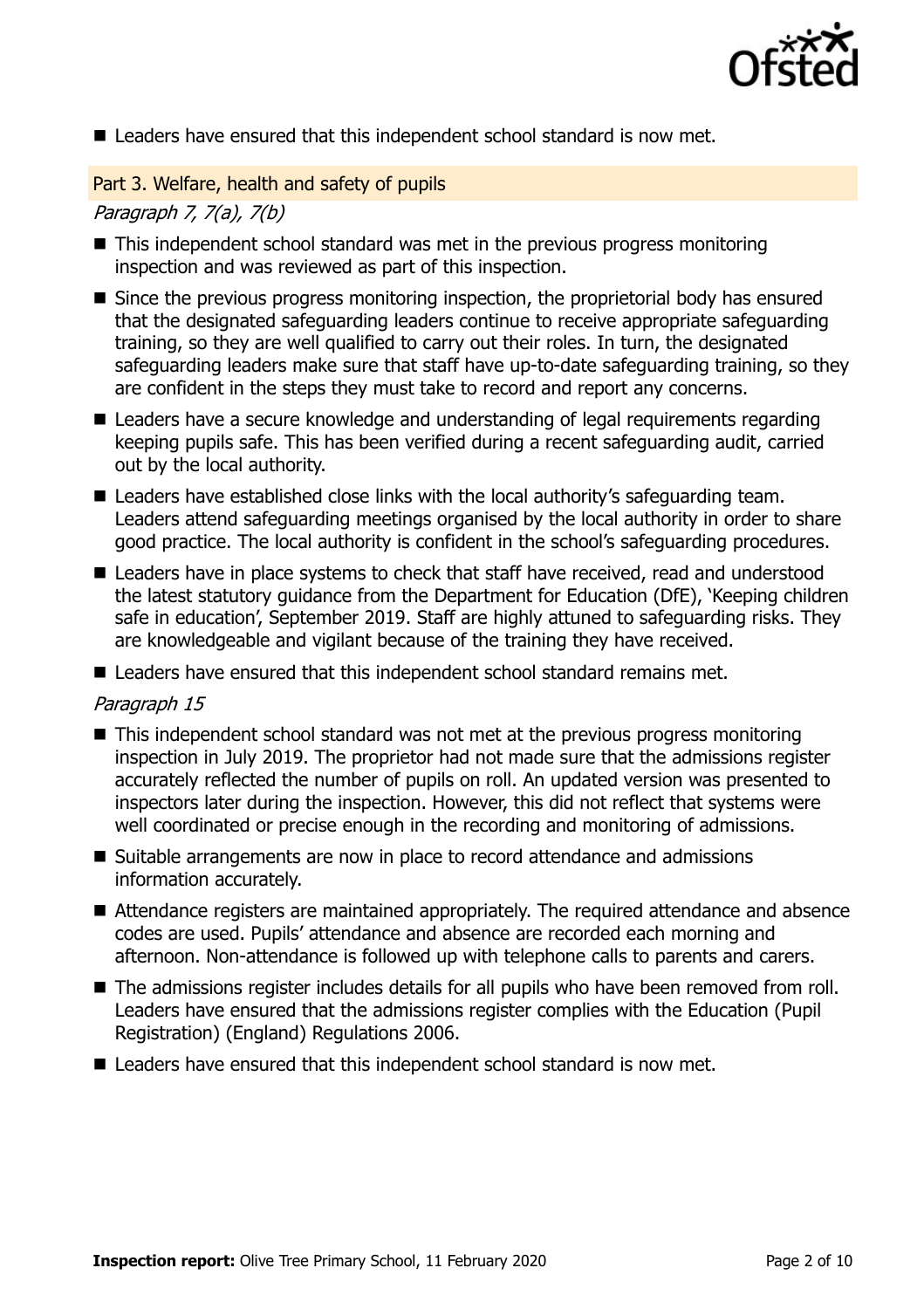

Part 4. Suitability of staff, supply staff, and proprietors

Paragraph 18(2), 18(2)(a), 18(2)(b), 18(2)(c), 18(2)(c)(i), 18(2)(c)(ii), 18(2)(c)(iii), 18(2)(c)(iv), 18(2)(d), 18(2)(e), 18(3)

Paragraph 20(6), 20(6)(a), 20(6)(a)(i), 20(6)(a)(ii), 20(6)(b), 20(6)(b)(i), 20(6)(b)(ii), 20(6)(b)(iii), 20(6)(c)

Paragraph 21(1), 21(2), 21(3), 21(3)(a), 21(3)(a)(i), 21(3)(a)(ii), 21(3)(a)(iii), 21(3)(a)(iv), 21(3)(a)(v), 21(3)(a)(vi), 21(3)(a)(vii), 21(3)(a)(viii), 21(3)(b), 21(4), 21(6)

- These independent school standards were met at the previous progress monitoring inspection in July 2019 and were reviewed as part of this inspection.
- All the necessary checks on staff are completed appropriately. Leaders are clear about the reason for, and the difference between, the checks that they must make on all adults that work with children.
- $\blacksquare$  The school does not use supply staff, but they understand the checks that they must make if they were ever to do so.
- Leaders have ensured that these three independent school standards continue to be met.

Part 6. Provision of information

Paragraph 32(1), 32(1)(c), 32(1)(j), 32(4), 32(4)(b)

- This independent school standard was met at the previous progress monitoring inspection in July 2019. It was reviewed at this inspection to check whether the proprietor is publishing the required information about the programmes to safeguard pupils and the information about the decision by the Secretary of State to impose a restriction on admissions to the school.
- The safeguarding policy is in date and has due regard of the current guidance from the Secretary of State. It is personalised to the school. It is available on the school's website and is available to parents on request. The policy is suitable.
- Information about the decision by the Secretary of State to impose a restriction order is available on the school's website.
- Leaders have ensured that this independent school standard continues to be met.

### Part 8. Quality of leadership in and management of schools

### Paragraph 34(1), 34(1)(a), 34(1)(b)

- This independent school standard was not met at the previous progress monitoring inspection in July 2019. There were unmet independent school standards, including the teaching at the school. in addition to the unmet standards, although improvements were evident, this was reliant on the headteacher and the curriculum leader to undertake the work themselves. There was a shortfall in capacity to undertake the necessary leadership roles within the school.
- The inspection in July 2019 found that the level of challenge and scrutiny was not routinely recorded effectively in the minutes of governance meetings. Governors had not secured a long-term plan for the leadership at the school. There was no formal plan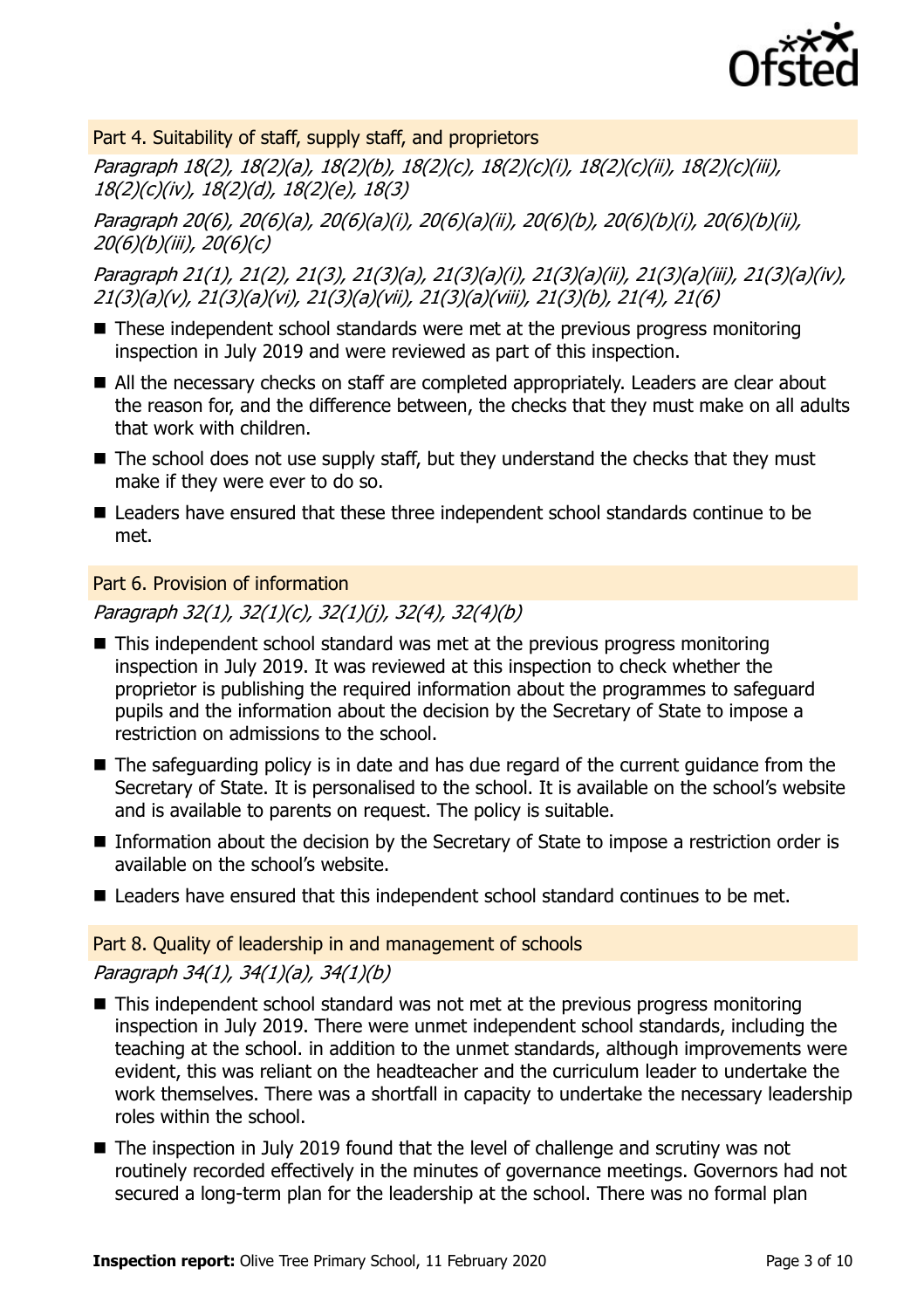

about how leadership arrangements would be secured for September 2019 to ensure that improvements would be maintained and built upon.

- Leaders have taken effective action since the progress monitoring inspection in July 2019. The requirements of the standards contained in paragraphs 3, 3(a), 3(c), 3(d), 15, 34(1), 34(1)(a), 34(1)(b) are now met.
- $\blacksquare$  The requirements of the independent school standard contained in paragraph 32(1), 32(1)(j), 32(4) and 32(4)(b) were met at the progress monitoring inspection in July 2019 and continue to be met. A restriction notice issued by the Secretary of State was enforced in full on 30 April 2018 due to the unmet standards. Leaders are unable to admit any new pupils. In light of the restriction, and at the request of the DfE, an inspector checked the names recorded in the attendance registers. These corresponded with the details in the admissions register. There are 15 pupils on roll. Pupil numbers have decreased because no new pupils have been admitted since the restriction notice came into force on the 30 April 2018. The proprietorial body continues to adhere fully to the restriction notice in place.
- The chair of the proprietorial body demonstrates an accurate view of the school's performance. The proprietorial body has secured an appropriate long-term plan for the leadership at the school. The headteacher and the curriculum leader now hold permanent positions to ensure that improvements in the school are maintained and built upon.
- A new chair of the governing body has been appointed. He is knowledgeable about the core functions of the governing body. The governing body is better placed now than previously to challenge school leaders. This is clearly recorded in the minutes of governance meetings.
- The school has established a leadership team with clear roles and responsibilities. The improvement work no longer falls completely on the headteacher and the curriculum leader. Greater capacity has ensured that school improvement planning and systems to monitor, evaluate and review work have been strengthened.
- Leaders continue to seek expertise from local mainstream schools to develop the curriculum. They continue to invest heavily in staff development in a range of areas. There is clear evidence that training is having impact in the quality of education and the leadership skills of staff. Leaders continue to work closely with parents and pupils so that they understand the changes.
- With regard to safeguarding, the requirements of the independent school standards contained in paragraphs 7,  $7(a)$ ,  $7(b)$ ,  $32(1)$  and  $32(1)(c)$  continue to be met. The safeguarding policy is suitable, available on the school website and available to parents and carers on request.
- Leaders have ensured that the independent school standard for the quality of leadership in and management of schools is now met.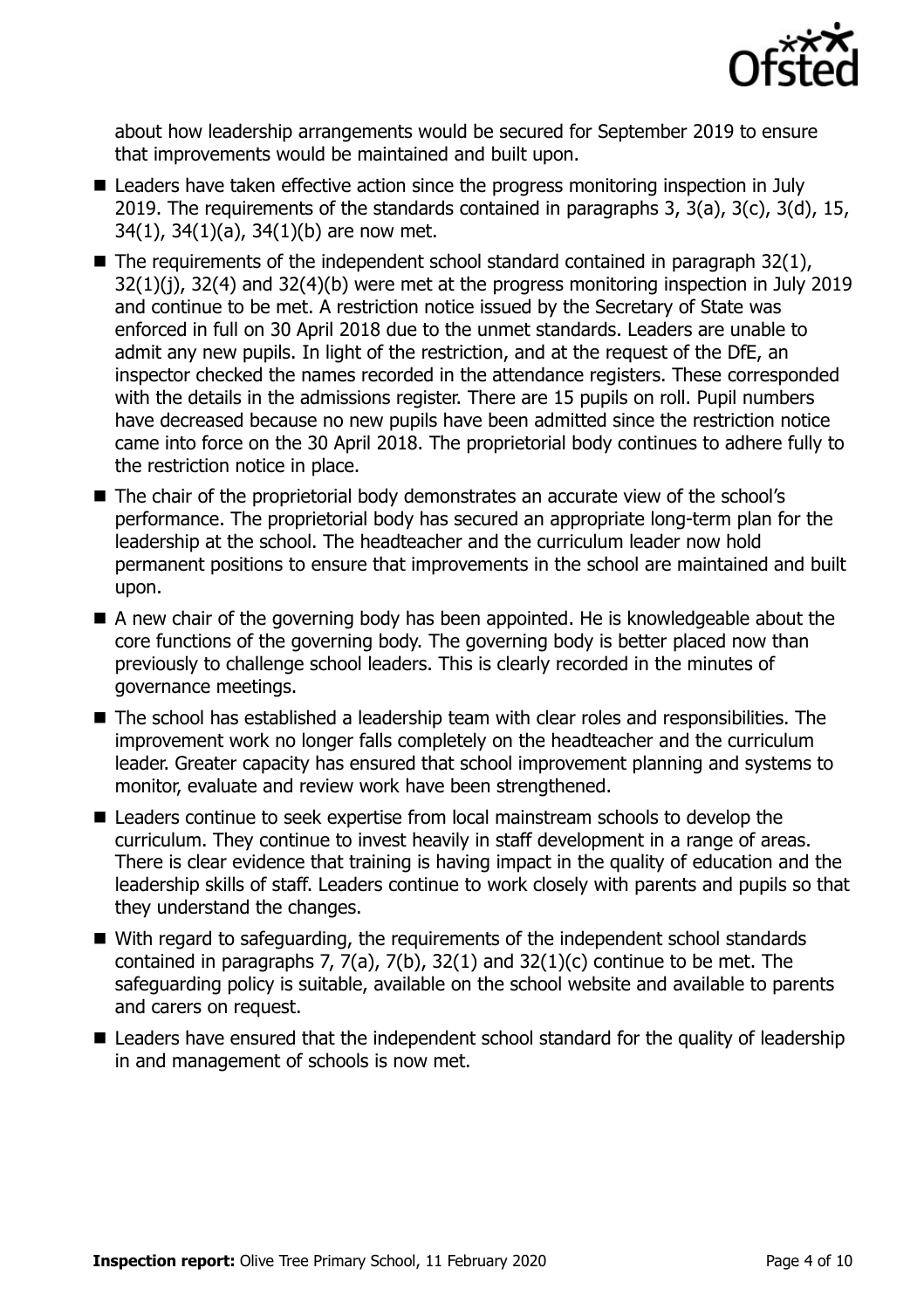

## **Compliance with regulatory requirements**

The school meets the requirements of the schedule to the Education (Independent School Standards) Regulations 2014 ('the independent school standards') and associated requirements that were checked during this inspection. This included the standards and requirements that the school was judged to not comply with at the previous inspection. Not all the standards and associated requirements were checked during this inspection.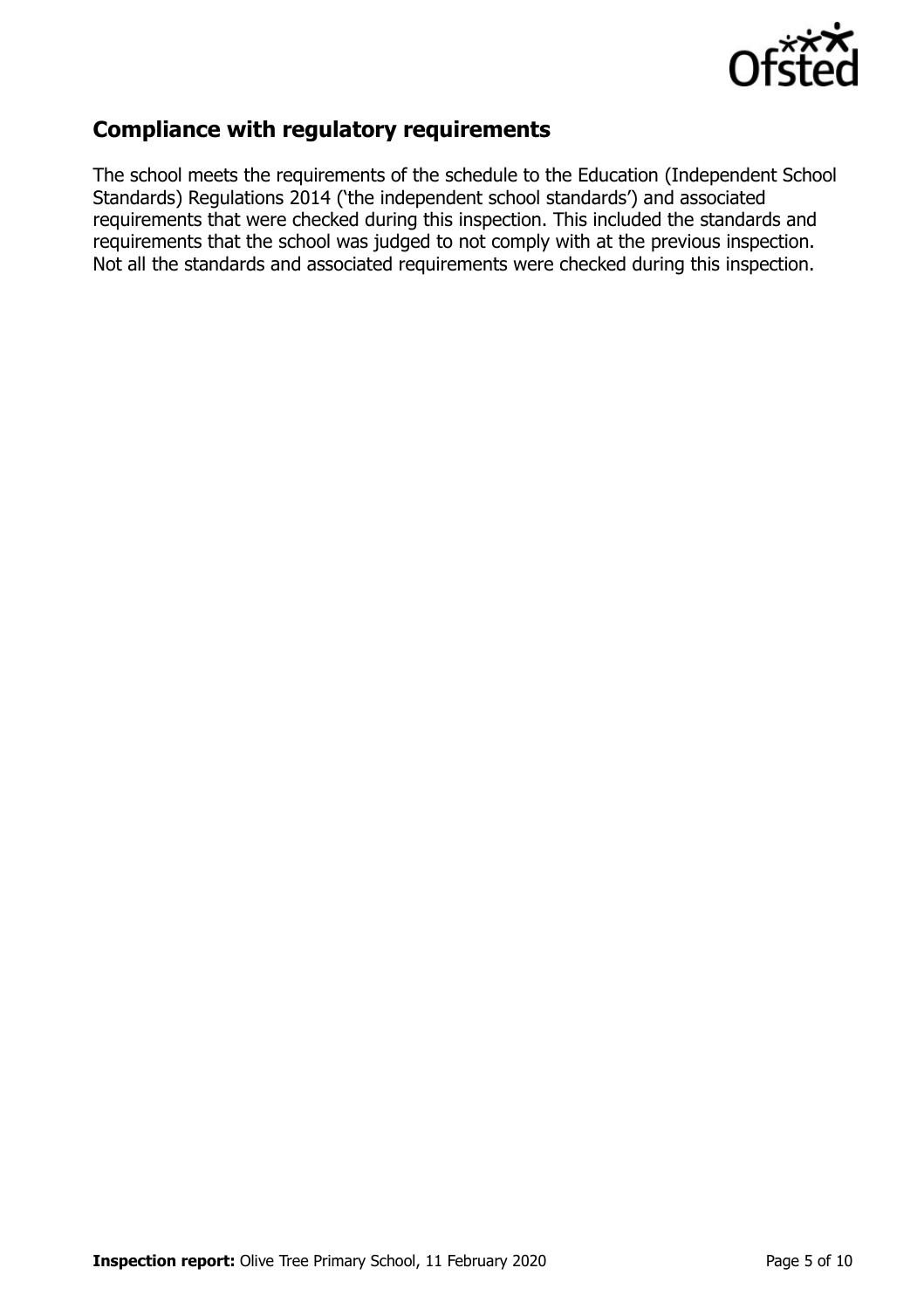

## **School details**

| Unique reference number  | 131825   |
|--------------------------|----------|
| DfE registration number  | 821/6004 |
| <b>Inspection number</b> | 10134718 |

This inspection was carried out under section 109(1) and (2) of the Education and Skills Act 2008, the purpose of which is to advise the Secretary of State for Education about the school's suitability for continued registration as an independent school.

| Type of school                       | Other independent school               |
|--------------------------------------|----------------------------------------|
| <b>School status</b>                 | Independent school                     |
| Age range of pupils                  | 5 to 11                                |
| Gender of pupils                     | Mixed                                  |
| Number of pupils on the school roll  | 15                                     |
| Number of part-time pupils           | none                                   |
| Proprietor                           | <b>Olive Tree Primary School Trust</b> |
| Chair                                | Mr Abdul-Wadud Ahmed                   |
| <b>Headteacher</b>                   | Mr Abdul-Wadud Ahmed                   |
| Annual fees (day pupils)             | £2,200                                 |
| Telephone number                     | 01582 416940                           |
| Website                              | www.olivetreeprimary.co.uk             |
| Email address                        | admin@olivetreeprimary.co.uk           |
| Date of previous standard inspection | 8-10 January 2019                      |

### **Information about this school**

- Olive Tree Primary School is a small Islamic day school.
- The school is currently not permitted to admit new pupils because of the restriction notice served upon the proprietor by the Secretary of State for Education under section 116 of the Education Act on 21 July 2017.
- There are no pupils currently at the school who have an education, health and care plan.
- $\blacksquare$  The school does not use supply staff.
- The school does not use alternative provision.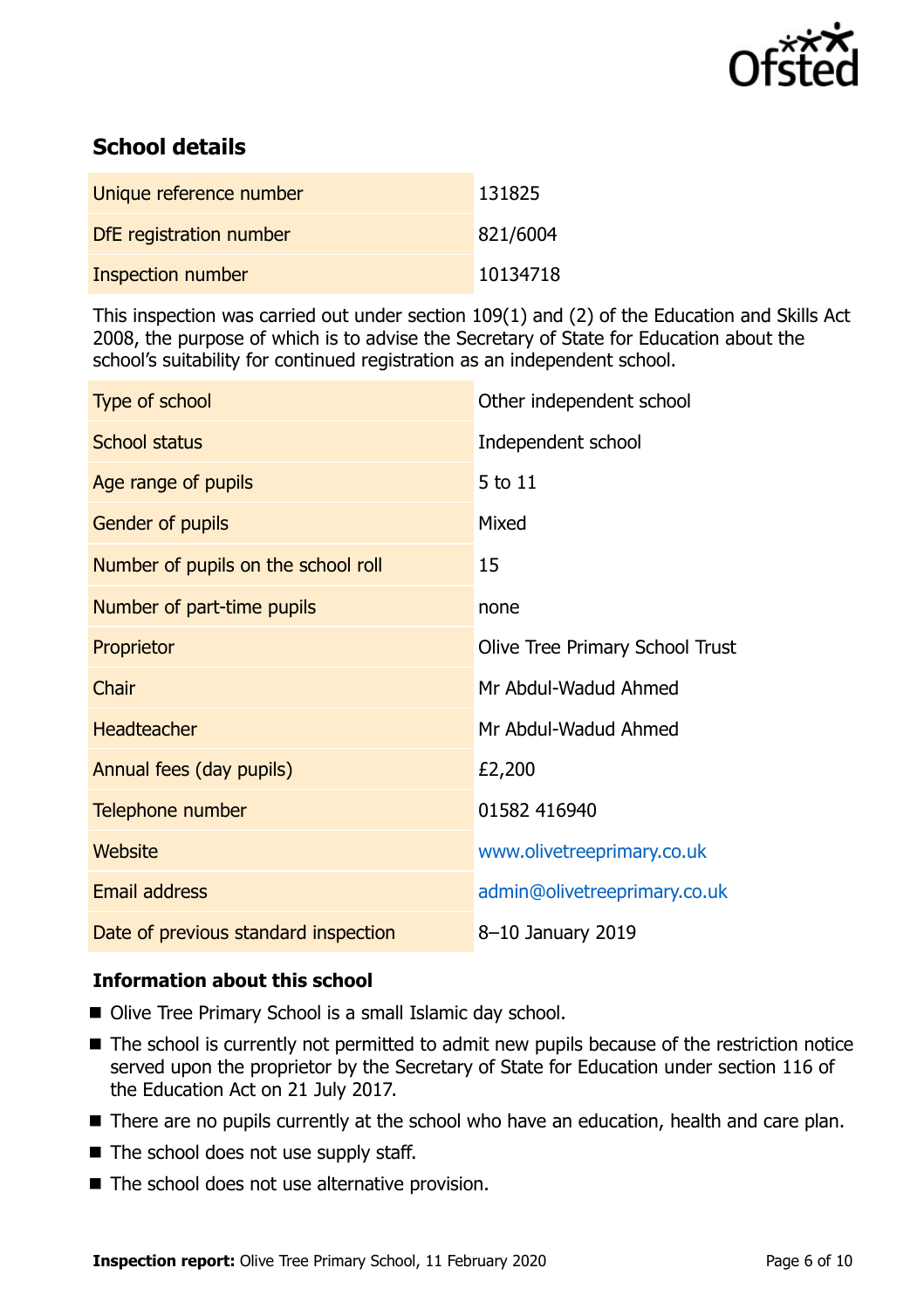

- The current headteacher started at the school in September 2018 as an interim headteacher. Since September 2019, he is the permanent headteacher.
- The governing body has a new chair of governors, Mr Abdul Kadir, and additional governors.
- The information on the DfE's 'Get information about schools' (GIAS) national website lists the school's current proprietorial body.
- The school was previously inspected in January 2019, when it was judged as requires improvement. Five of the independent school standards were unmet at that time.
- The school's previous inspection history:
	- In the school's standard inspection in May 2014, the overall effectiveness of the school was judged to be inadequate. Several independent school standards were unmet.
	- In October 2014, Ofsted was commissioned by the DfE to conduct a progress monitoring inspection. There remained unmet standards.
	- In June 2015, Ofsted was commissioned by the DfE to conduct a progress monitoring inspection. All standards reviewed during that inspection were met.
	- In October 2016, Ofsted was commissioned by the DfE to conduct an unannounced emergency inspection. There were unmet independent school standards.
	- In December 2016, the school submitted an action plan to Ofsted about how it was going to address the unmet standards. This plan was deemed not to be acceptable.
	- In the school's standard inspection in May 2017, the overall effectiveness of the school was judged to be inadequate. Several independent school standards were unmet.
	- In November 2017, Ofsted was commissioned by the DfE to conduct a progress monitoring inspection. There remained unmet standards.
	- In February 2018, Ofsted was commissioned by the DfE to conduct a progress monitoring inspection. There remained unmet standards.
	- In May 2018, Ofsted was commissioned by the DfE to conduct an emergency inspection. The inspection was to ensure that the school was adhering to the restriction notice placed upon it by the Secretary of State for Education.
	- The most recent standard inspection of the school was conducted by Ofsted in January 2019. The overall effectiveness of the school was judged as requires improvement. Five of the independent school standards were unmet.
	- In July 2019, following the standard inspection in January 2019, Ofsted conducted the first progress monitoring inspection of the school, commissioned by the DfE. Three of the independent school standards remained unmet.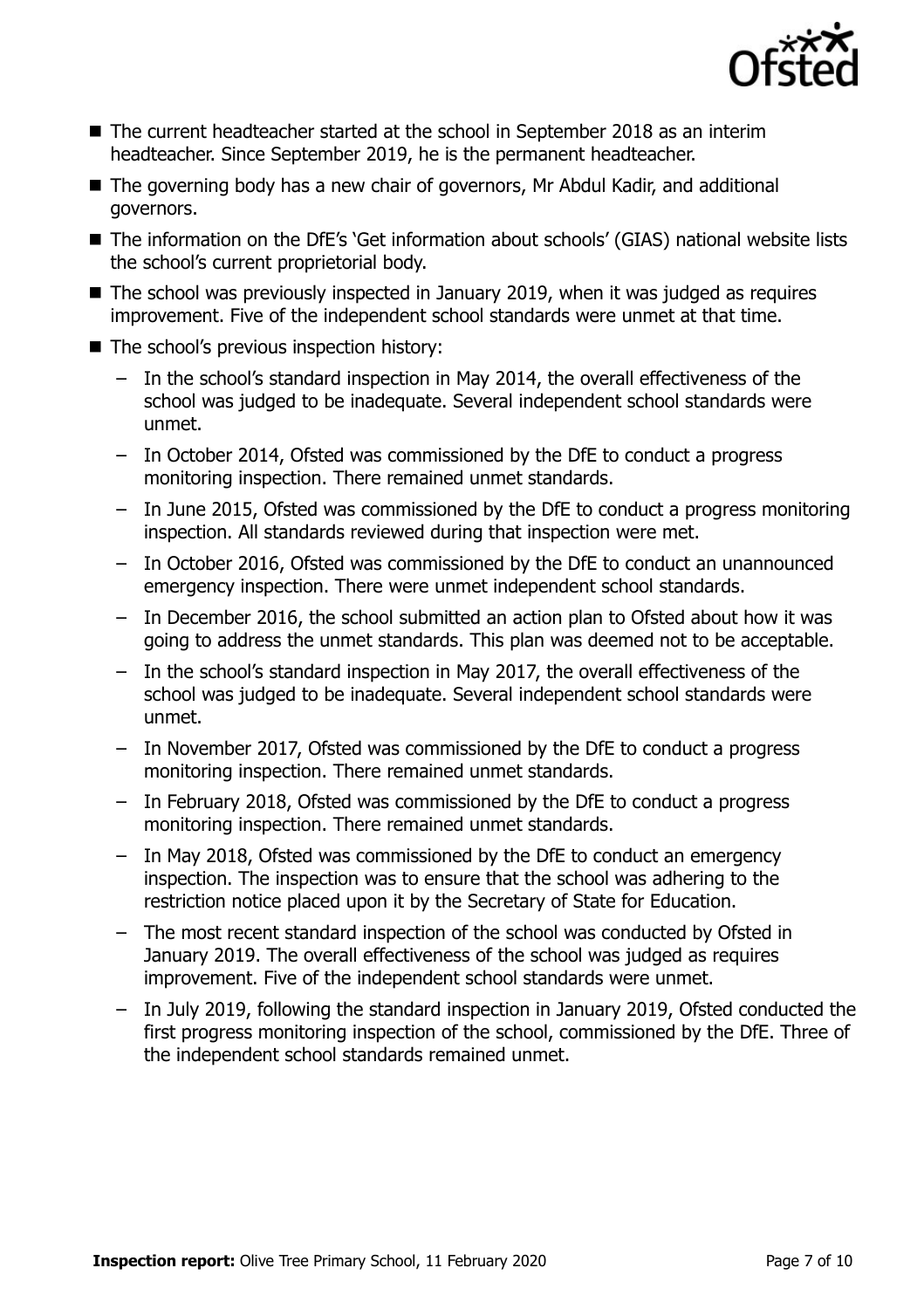

## **Information about this inspection**

- This inspection was carried out at the request of the registration authority for independent schools. The purpose of the inspection was to monitor the progress the school has made in meeting the independent school standards and other requirements that it was judged to not comply with at its previous inspection.
- The inspection is the second progress monitoring inspection of the school since the standard inspection in January 2019.
- We held meetings with senior leaders, the chair of the proprietorial body and representatives of the governing body.
- The lead inspector spoke with two representatives from Luton local authority.
- The quality of education was observed, and pupils' work was scrutinised.
- An inspector met with pupils to talk about their experience of teaching at the school.
- We scrutinised a range of documentation, including school policies, child protection and safeguarding information, information relating to the curriculum, attendance and admissions registers, and minutes of meetings.

#### **Inspection team**

Stefanie Lipinski-Barltrop, lead inspector Her Majesty's Inspector

**Fiona Webb Her Majesty's Inspector**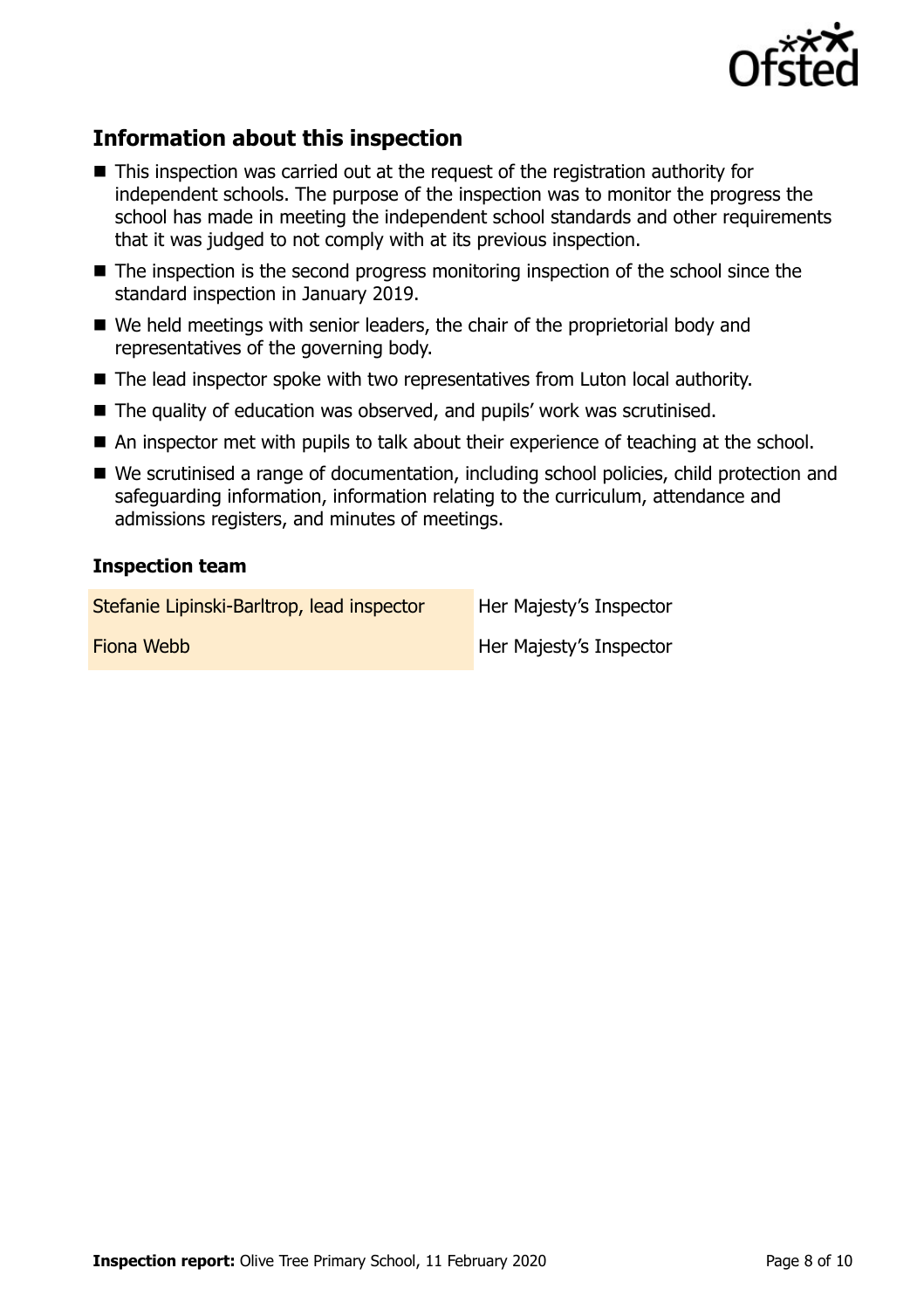

## **Annex. Compliance with regulatory requirements**

#### **The school now meets the following requirements of the independent school standards**

#### **Part 1. Quality of education provided**

- 3 The standard in this paragraph is met if the proprietor ensures that the teaching at the school:
	- 3(a) enables pupils to acquire new knowledge and make good progress according to their ability so that they increase their understanding and develop their skills in the subjects taught:
	- 3(c) involves well planned lessons and effective teaching methods, activities and management of class time;
	- 3(d) shows a good understanding of the aptitudes, needs and prior attainments of the pupils, and ensures that these are taken into account in the planning of lessons.

#### **Part 3. Welfare, health and safety of pupils**

■ 15 The standard in this paragraph is met if the proprietor ensures that an admission and attendance register is maintained in accordance with the Education (Pupil Registration) (England) Regulations 2006.

#### **Part 8. Quality of leadership in and management of schools**

- $\blacksquare$  34(1) The standard about the quality of leadership and management is met if the proprietor ensures that persons with leadership and management responsibilities at the school:
	- 34(1)(a) demonstrate good skills and knowledge appropriate to their role so that the independent school standards are met consistently;
	- 34(1)(b) fulfil their responsibilities effectively so that the independent school standards are met consistently.